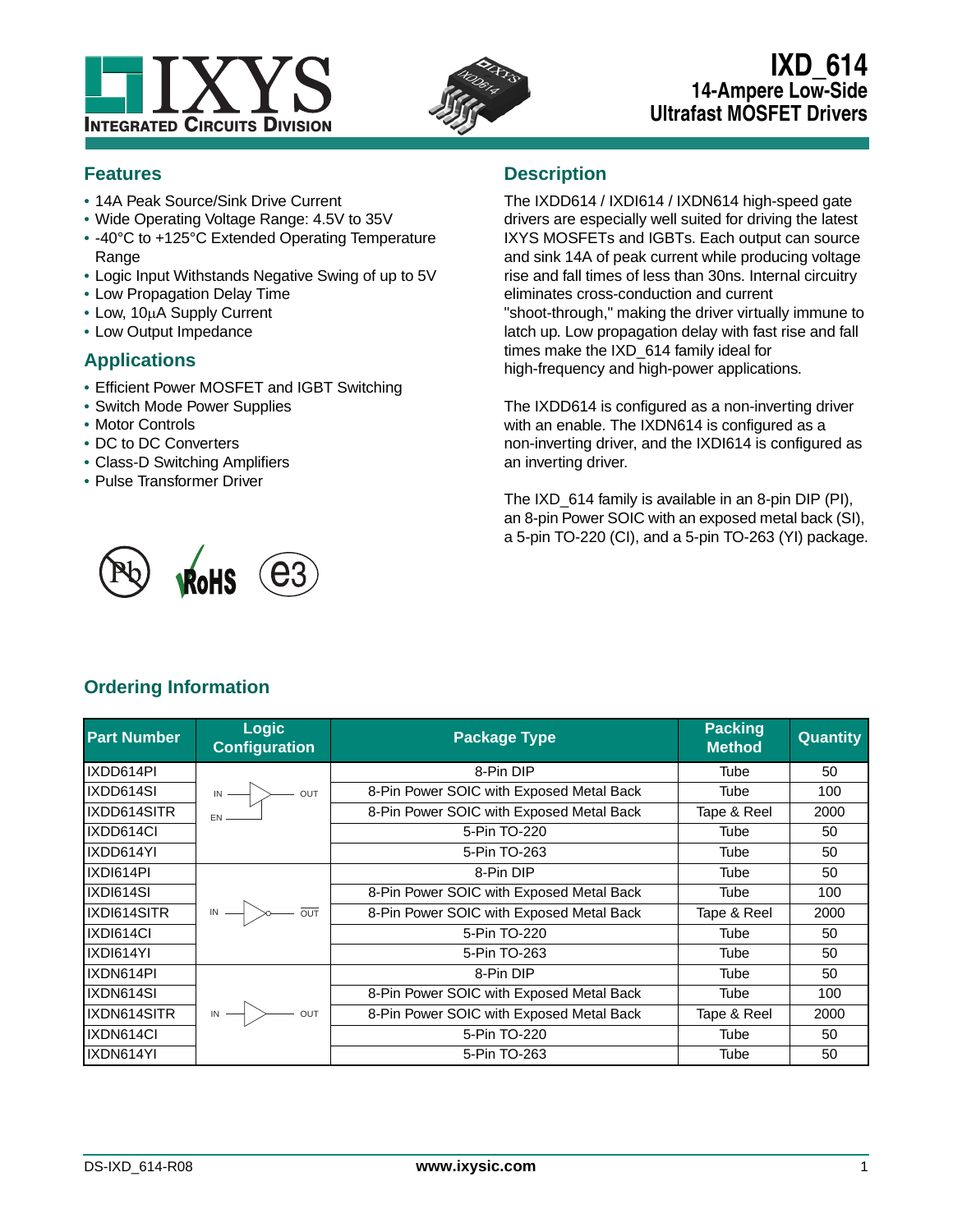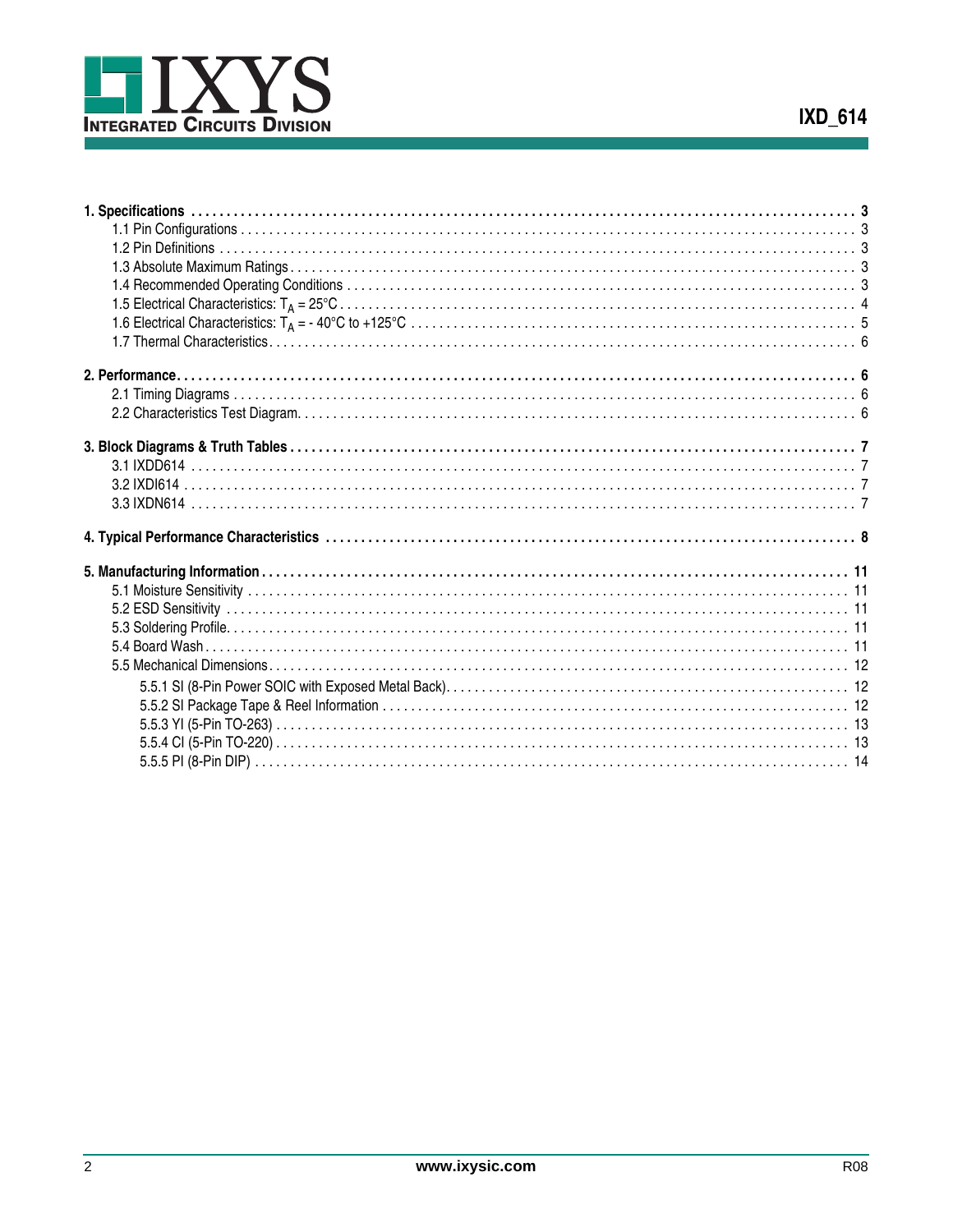## <span id="page-2-0"></span>**1 Specifications**

#### <span id="page-2-1"></span>**1.1 Pin Configurations 1.2 Pin Definitions**

IXDD614 PI / SI





IXDI614 CI / YI

IXDD614 CI / YI

IXDI614 PI / SI







IN

GND







5

<span id="page-2-2"></span>

| <b>Pin Name</b> | <b>Description</b>                                                                             |
|-----------------|------------------------------------------------------------------------------------------------|
| IN              | Logic Input                                                                                    |
| ΕN              | Output Enable - Drive pin low to disable output,<br>and force output to a high impedance state |
| <b>OUT</b>      | Output - Sources or sinks current to turn-on or<br>turn-off a discrete MOSFET or IGBT          |
| <b>OUT</b>      | Inverted Output - Sources or sinks current to<br>turn-on or turn-off a discrete MOSFET or IGBT |
| $V_{CC}$        | Supply Voltage - Provides power to the device                                                  |
| GND             | Ground - Common ground reference for the<br>device                                             |
| NC.             | Not connected                                                                                  |

**Note:** IXYS Integrated Circuits Division recommends that the exposed metal pad on the back of the "SI" package be connected to GND. The pad is not suitable for carrying current.

#### <span id="page-2-3"></span>**1.3 Absolute Maximum Ratings**

| <b>Parameter</b>      | <b>Symbol</b>       | <b>Minimum</b>           | <b>Maximum</b> | <b>Units</b> |
|-----------------------|---------------------|--------------------------|----------------|--------------|
| <b>Supply Voltage</b> | $\rm v_{cc}$        | $-0.3$                   | 40             |              |
| Input Voltage         | $V_{IN}$ , $V_{EN}$ | -5                       | $V_{CC}$ +0.3  |              |
| <b>Output Current</b> | <b>IOUT</b>         | $\overline{\phantom{0}}$ | ±14            | A            |
| Junction Temperature  |                     | -55                      | $+150$         | $^{\circ}C$  |
| Storage Temperature   | l stg               | -65                      | $+150$         | °C           |

Unless stated otherwise, absolute maximum electrical ratings are at 25°C

*Absolute maximum ratings are stress ratings. Stresses in excess of these ratings can cause permanent damage to the device. Functional operation of the device at conditions beyond those indicated in the operational sections of this data sheet is not implied.* 

#### <span id="page-2-4"></span>**1.4 Recommended Operating Conditions**

| <b>Parameter</b>                   | <b>Symbol</b> | Range           | <b>Units</b> |
|------------------------------------|---------------|-----------------|--------------|
| <b>Supply Voltage</b>              | ⊻сс           | 4.5 to 35       |              |
| <b>Operating Temperature Range</b> |               | $-40$ to $+125$ | $\sim$       |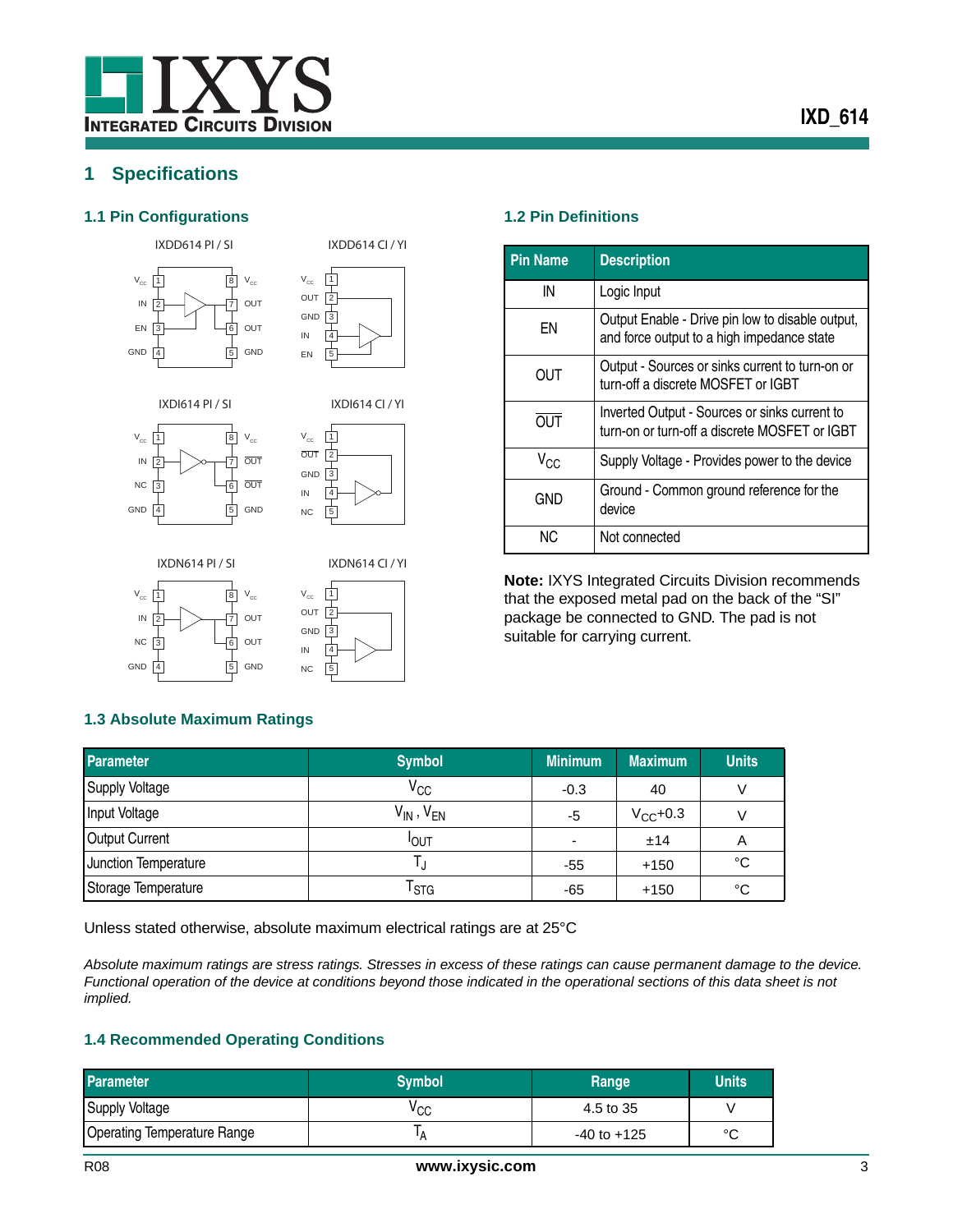

## <span id="page-3-0"></span>1.5 Electrical Characteristics: T<sub>A</sub> = 25°C

Test Conditions:  $4.5V \leq V_{CC} \leq 35V$  (unless otherwise noted).

| <b>Parameter</b>                           | <b>Conditions</b>                             | <b>Symbol</b>           | <b>Minimum</b>           | <b>Typical</b>           | <b>Maximum</b> | <b>Units</b> |
|--------------------------------------------|-----------------------------------------------|-------------------------|--------------------------|--------------------------|----------------|--------------|
| Input Voltage, High                        | $4.5V \leq V_{CC} \leq 18V$                   | V <sub>IH</sub>         | 3.0                      |                          |                | $\vee$       |
| Input Voltage, Low                         | $4.5V \leq V_{CC} \leq 18V$                   | $V_{IL}$                | $\overline{\phantom{0}}$ | $\blacksquare$           | 0.8            |              |
| <b>Input Current</b>                       | $0V \leq V_{IN} \leq V_{CC}$                  | Ι <sub>IN</sub>         |                          |                          | ±10            | μA           |
| EN Input Voltage, High                     | IXDD614 only                                  | $V_{ENH}$               | $2/3V_{CC}$              | $\overline{\phantom{a}}$ |                | $\vee$       |
| EN Input Voltage, Low                      | IXDD614 only                                  | $V_{ENL}$               |                          |                          | $1/3V_{CC}$    |              |
| Output Voltage, High                       |                                               | $V_{OH}$                | $V_{CC}$ -0.025          | $\blacksquare$           |                |              |
| Output Voltage, Low                        | ٠                                             | $V_{OL}$                |                          |                          | 0.025          | $\vee$       |
| Output Resistance, High State              | $V_{CC}$ =18V, $I_{OUT}$ =-100mA              | $R_{OH}$                | $\overline{\phantom{0}}$ | 0.4                      | 0.8            | $\Omega$     |
| Output Resistance, Low State               | $V_{CC}$ =18V, $I_{OUT}$ =100mA               | $R_{OL}$                | -                        | 0.3                      | 0.6            |              |
| Output Current, Continuous                 | Limited by package power<br>dissipation       | $I_{DC}$                |                          |                          | ±4             | Α            |
| <b>Rise Time</b>                           | $C_{\text{LOAD}}$ =15nF, V <sub>CC</sub> =18V | $t_{\mathsf{R}}$        | $\overline{\phantom{0}}$ | 25                       | 35             |              |
| Fall Time                                  | $C_{\text{LOAD}}$ =15nF, V <sub>CC</sub> =18V | $t_{\text{F}}$          | -                        | 18                       | 25             |              |
| On-Time Propagation Delay                  | $C_{\text{LOAD}}$ =15nF, V <sub>CC</sub> =18V | tONDELAY                | -                        | 50                       | 70             |              |
| Off-Time Propagation Delay                 | $C_{\text{LOAD}}$ =15nF, V <sub>CC</sub> =18V | <b><i>tOFFDELAY</i></b> |                          | 50                       | 70             | ns           |
| Enable to Output-High Delay Time           | IXDD614 only                                  | t <sub>ENOH</sub>       | $\overline{\phantom{0}}$ | 31                       | 60             |              |
| Disable to High Impedance State Delay Time | IXDD614 only                                  | t <sub>DOLD</sub>       |                          | 44                       | 70             |              |
| Enable Pull-Up Resistor                    | IXDD614 only                                  | $R_{EN}$                | $\overline{\phantom{0}}$ | 200                      | ٠              | $k\Omega$    |
|                                            | $V_{CC}$ =18V, $V_{IN}$ =3.5V                 |                         | $\overline{\phantom{0}}$ | 1                        | 2              | mA           |
| Power Supply Current                       | $V_{CC}$ =18V, $V_{IN}$ =0V                   | $I_{\rm CC}$            | ٠                        | $<$ 1                    | 10             |              |
|                                            | $V_{CC}$ =18V, $V_{IN}$ = $V_{CC}$            |                         | $\overline{\phantom{0}}$ | $<$ 1                    | 10             | μA           |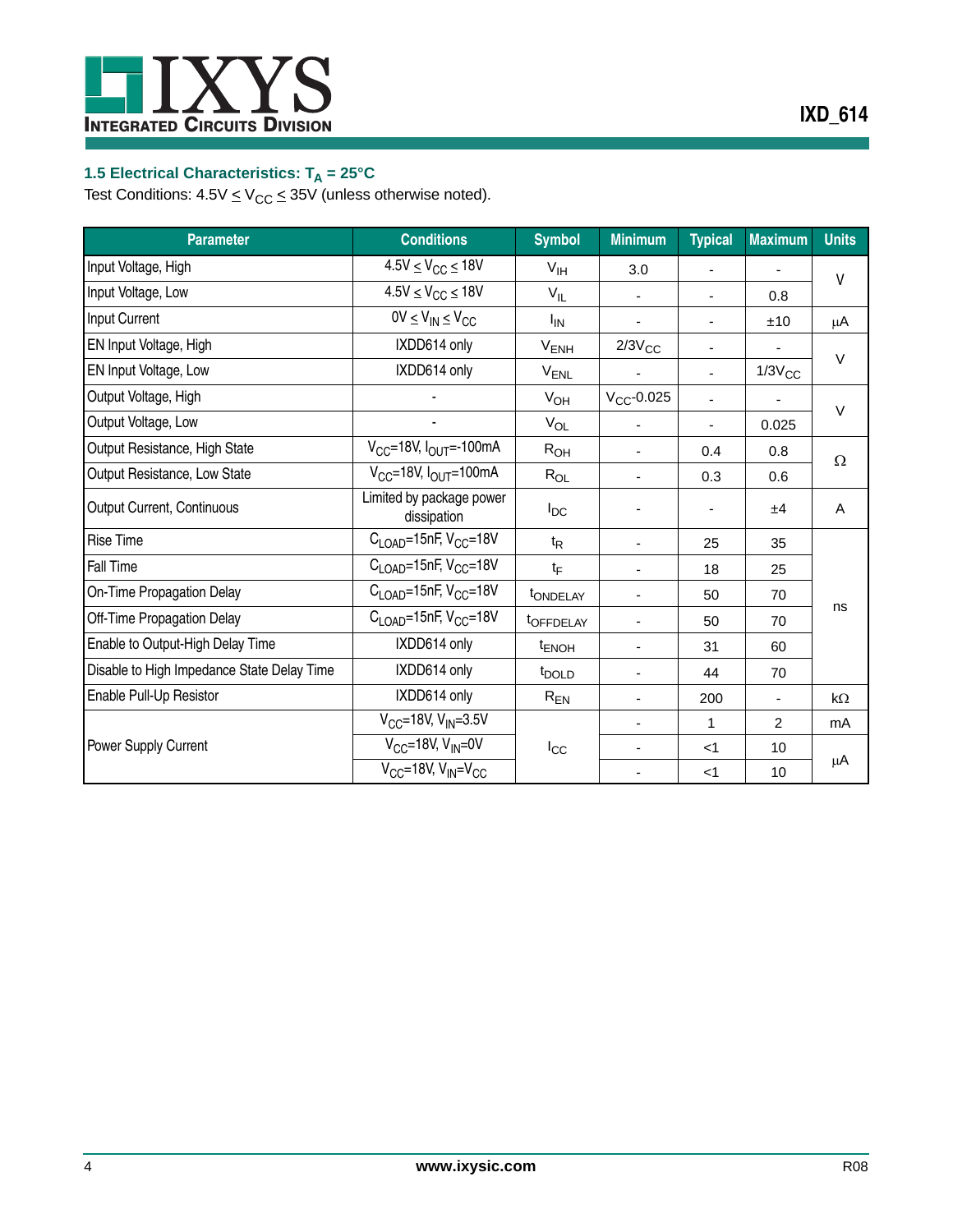

## <span id="page-4-0"></span>**1.6 Electrical Characteristics: TA = - 40°C to +125°C**

Test Conditions:  $4.5V \leq V_{CC} \leq 35V$ .

| <b>Parameter</b>                           | <b>Conditions</b>                             | <b>Symbol</b>           | <b>Minimum</b>  | <b>Maximum</b> | <b>Units</b> |
|--------------------------------------------|-----------------------------------------------|-------------------------|-----------------|----------------|--------------|
| Input Voltage, High                        | $4.5V \leq V_{CC} \leq 18V$                   | $V_{\text{IH}}$         | 3.3             | ٠              | ۷            |
| Input Voltage, Low                         | $4.5V \leq V_{CC} \leq 18V$                   | $V_{IL}$                |                 | 0.65           |              |
| Input Current                              | $0V \leq V_{IN} \leq V_{CC}$                  | l <sub>IN</sub>         |                 | ±10            | μA           |
| Output Voltage, High                       |                                               | $V_{OH}$                | $V_{CC}$ -0.025 |                | $\vee$       |
| Output Voltage, Low                        |                                               | $V_{OL}$                |                 | 0.025          |              |
| Output Resistance, High State              | $V_{CC}$ =18V, $I_{OUT}$ =-100mA              | $R_{OH}$                |                 | 1.5            | Ω            |
| Output Resistance, Low State               | $V_{CC}$ =18V, $I_{OUT}$ =100mA               | $R_{OL}$                |                 | 1.2            |              |
| Output Current, Continuous                 | Limited by package power<br>dissipation       | $I_{DC}$                |                 | ±1             | A            |
| <b>Rise Time</b>                           | $C_{\text{LOAD}}$ =15nF, V <sub>CC</sub> =18V | $t_{\mathsf{R}}$        |                 | 50             |              |
| Fall Time                                  | $C_{\text{LOAD}}$ =15nF, V <sub>CC</sub> =18V | tF                      |                 | 40             |              |
| On-Time Propagation Delay                  | $C_{\text{LOAD}}$ =15nF, V <sub>CC</sub> =18V | tONDELAY                | ٠               | 90             |              |
| Off-Time Propagation Delay                 | $C_{\text{LOAD}}$ =15nF, V <sub>CC</sub> =18V | <b><i>t</i>OFFDELAY</b> | ٠               | 90             | ns           |
| Enable to Output-High Delay Time           | IXDD614 only                                  | <sup>t</sup> ENOH       |                 | 75             |              |
| Disable to High Impedance State Delay Time | IXDD614 only                                  | t <sub>DOLD</sub>       |                 | 85             |              |
|                                            | $V_{CC}$ =18V, V <sub>IN</sub> =3.5V          |                         |                 | 3              | mA           |
| Power Supply Current                       | $V_{CC}$ =18V, $V_{IN}$ =0V                   | $I_{\rm CC}$            |                 | 150            |              |
|                                            | $V_{CC}$ =18V, $V_{IN}$ = $V_{CC}$            |                         |                 | 150            | μA           |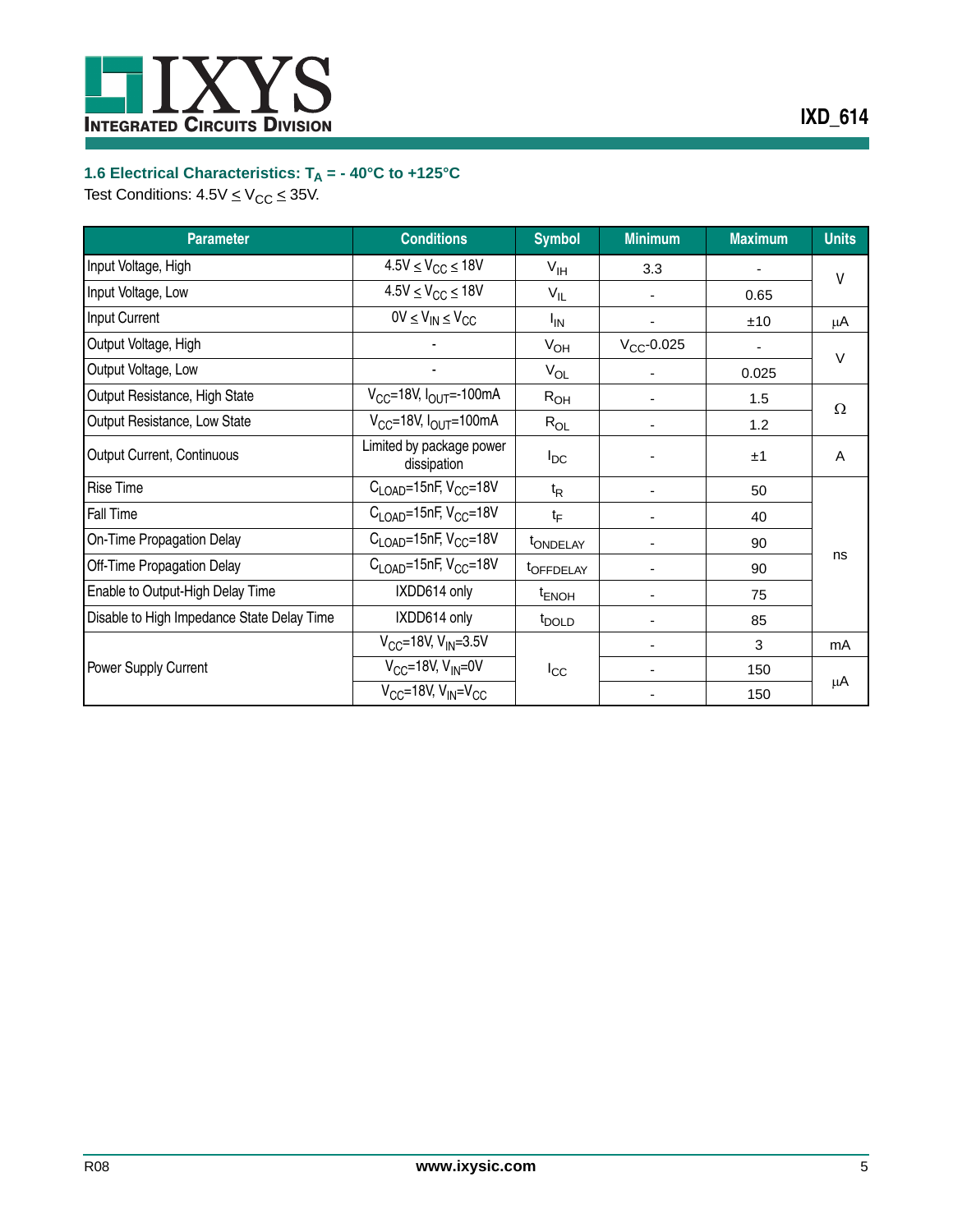

#### <span id="page-5-0"></span>**1.7 Thermal Characteristics**

| Package               | <b>Parameter</b>                       | <b>Symbol</b>          | Rating | <b>Units</b> |
|-----------------------|----------------------------------------|------------------------|--------|--------------|
| CI (5-Pin TO-220)     |                                        |                        | 36     |              |
| PI (8-Pin DIP)        |                                        |                        | 125    | °C/W         |
| SI (8-Pin Power SOIC) | Thermal Impedance, Junction-to-Ambient | $\theta_{JA}$          | 85     |              |
| YI (5-Pin TO-263)     |                                        |                        | 46     |              |
| CI (5-Pin TO-220)     |                                        |                        | 3      |              |
| SI (8-Pin Power SOIC) | Thermal Impedance, Junction-to-Case    | $\theta_{\mathsf{JC}}$ | 10     | °C/W         |
| YI (5-Pin TO-263)     |                                        |                        | っ      |              |

## <span id="page-5-1"></span>**2 Performance**

## <span id="page-5-2"></span>**2.1 Timing Diagrams**





## <span id="page-5-3"></span>**2.2 Characteristics Test Diagram**

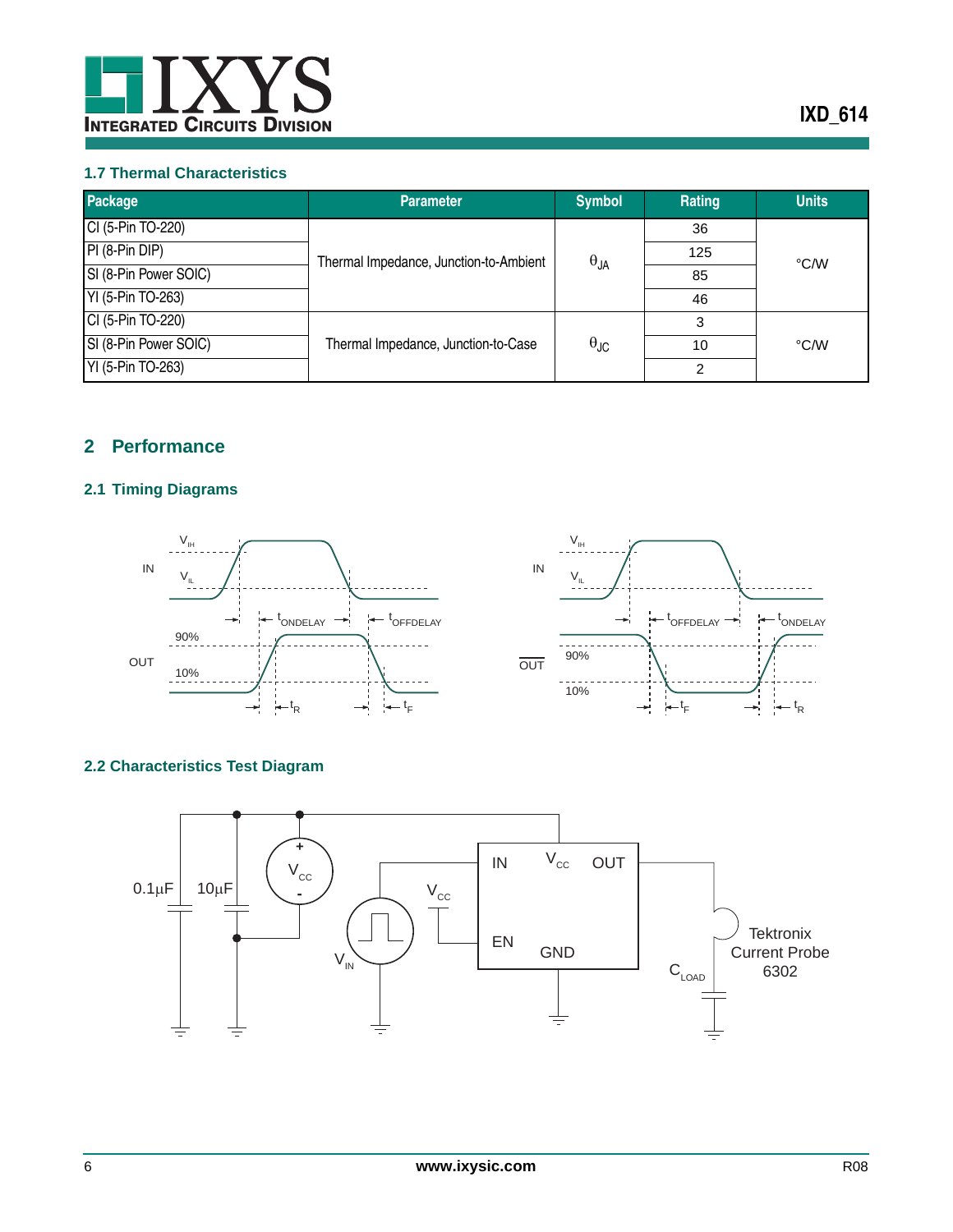

# <span id="page-6-0"></span>**3 Block Diagrams & Truth Tables**

## <span id="page-6-1"></span>**3.1 IXDD614**



| EN        | <b>OUT</b> |
|-----------|------------|
| 1 or open |            |
| 1 or open |            |
|           |            |

<span id="page-6-3"></span>**3.3 IXDN614**



| <b>OUT</b> |
|------------|
|            |
|            |

<span id="page-6-2"></span>**3.2 IXDI614**



| <b>OUT</b> |
|------------|
|            |
| ∩          |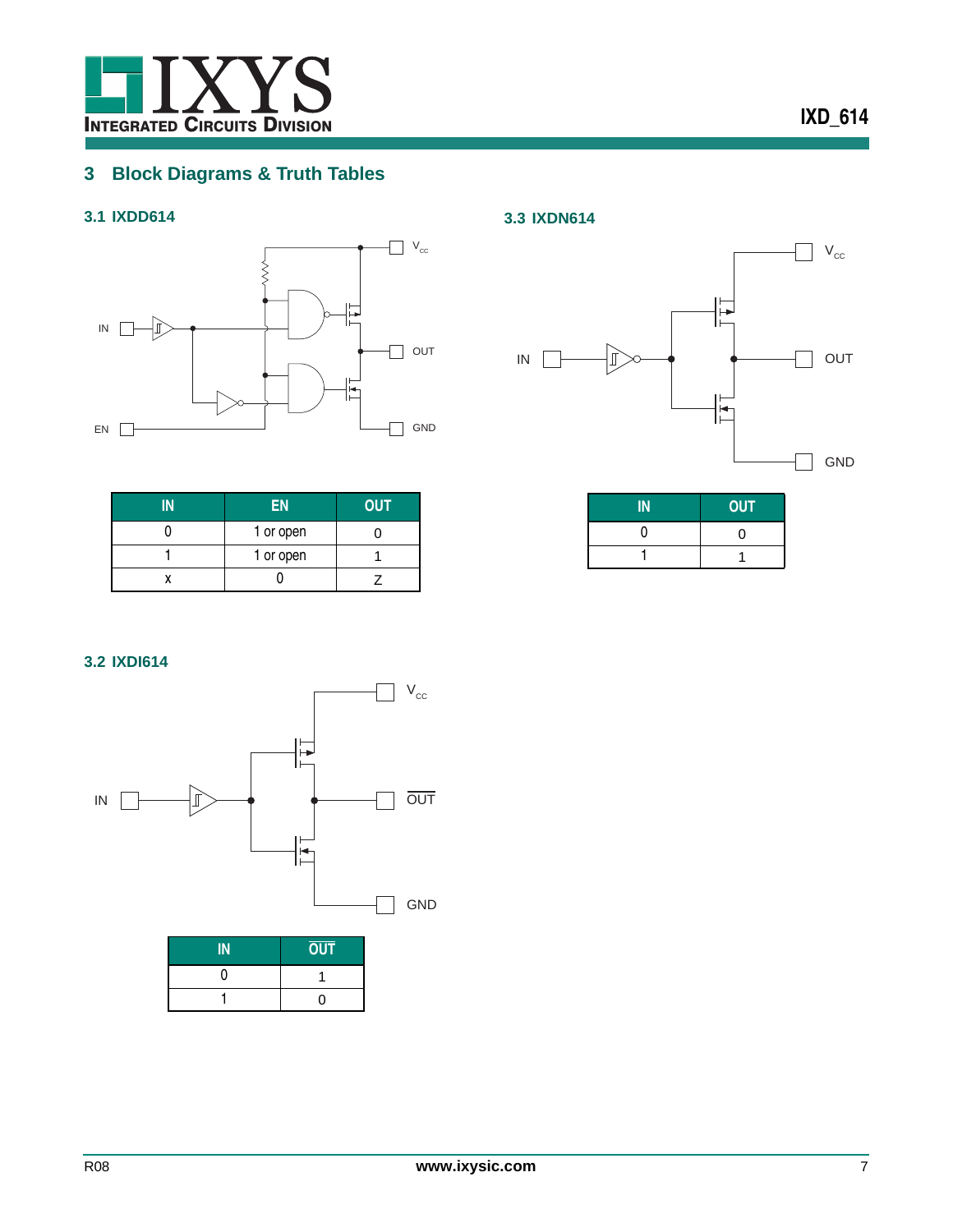

## <span id="page-7-0"></span>**4 Typical Performance Characteristics**

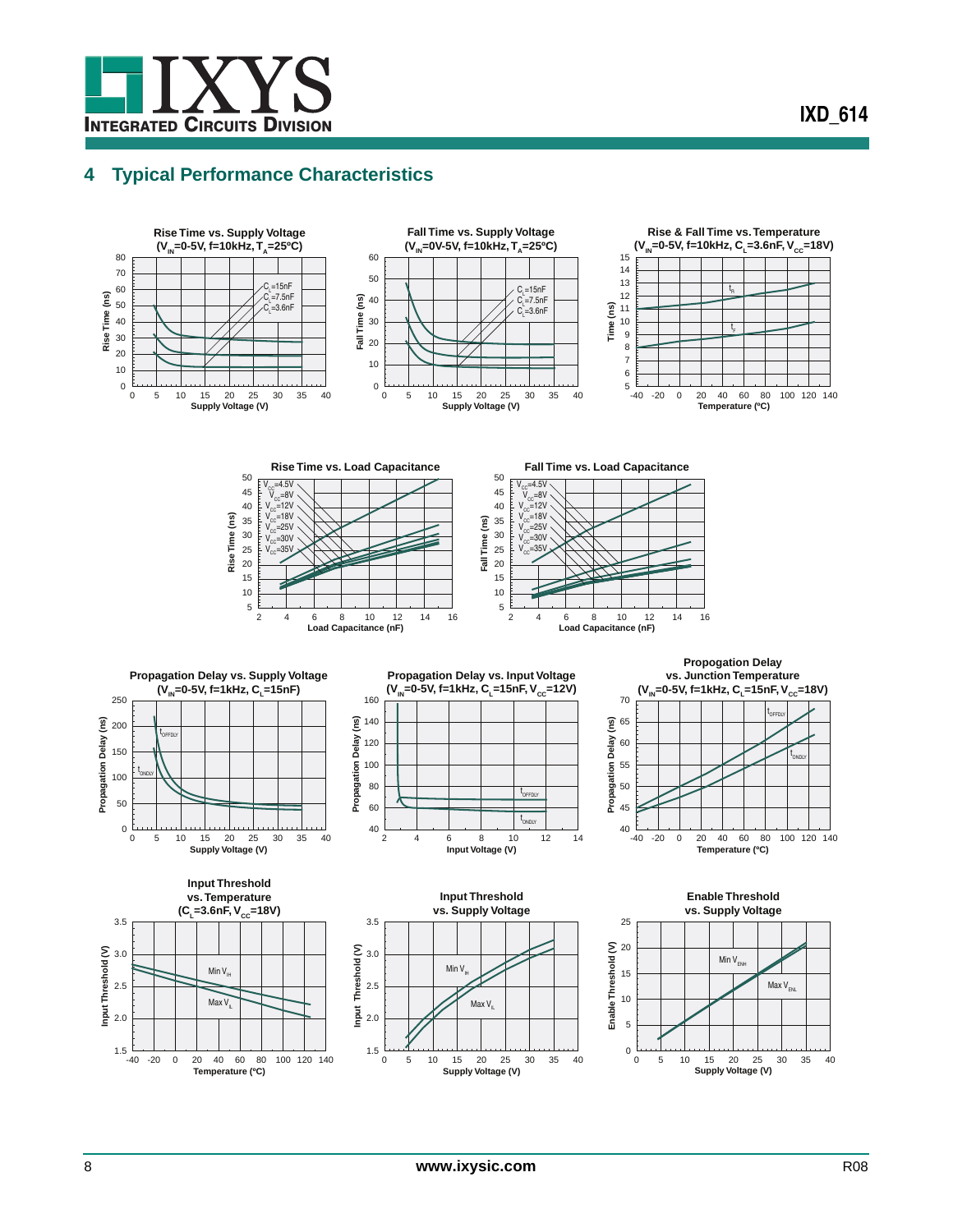





**Supply Current vs. Load Capacitance** (V<sub>cc</sub>=12V)









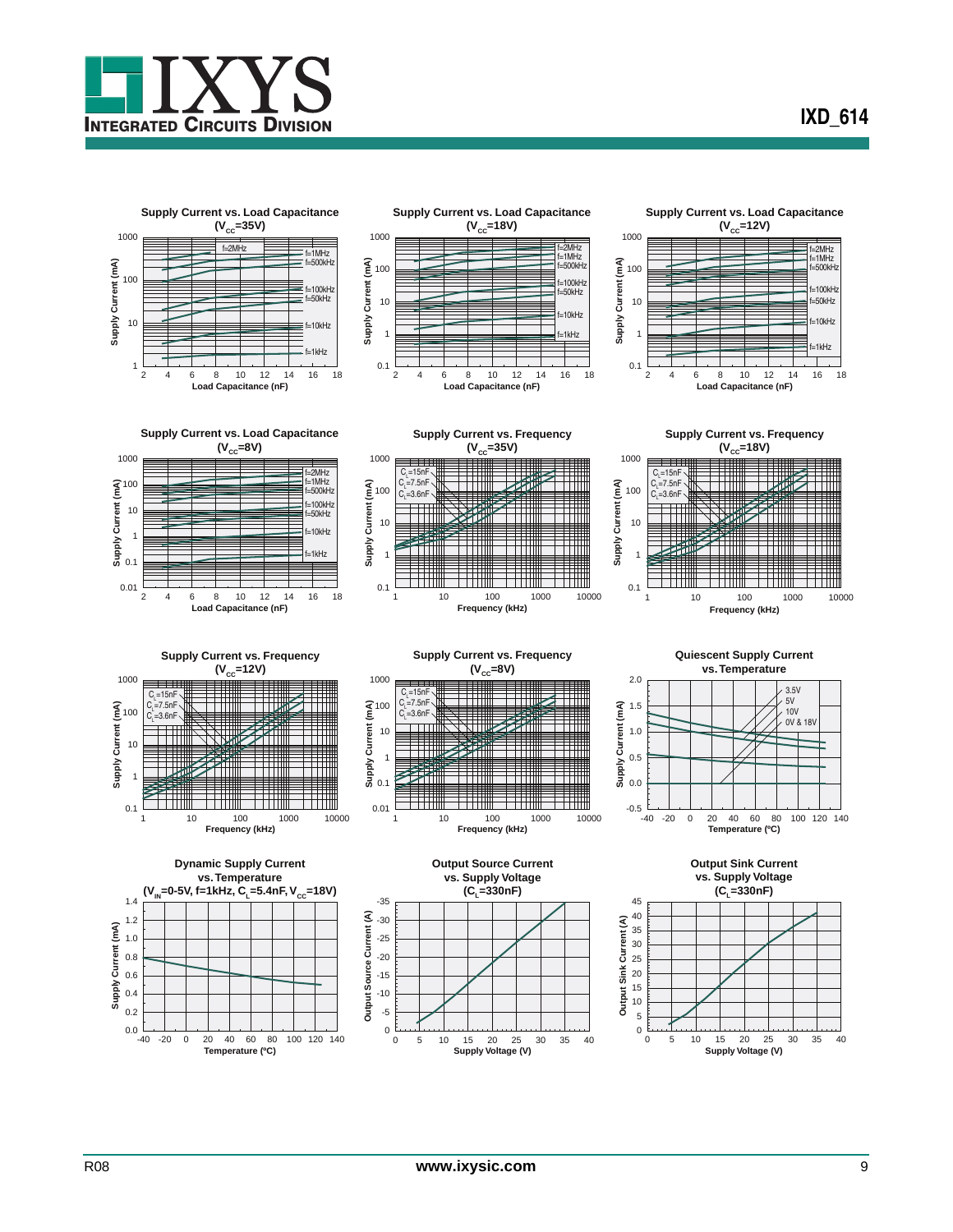









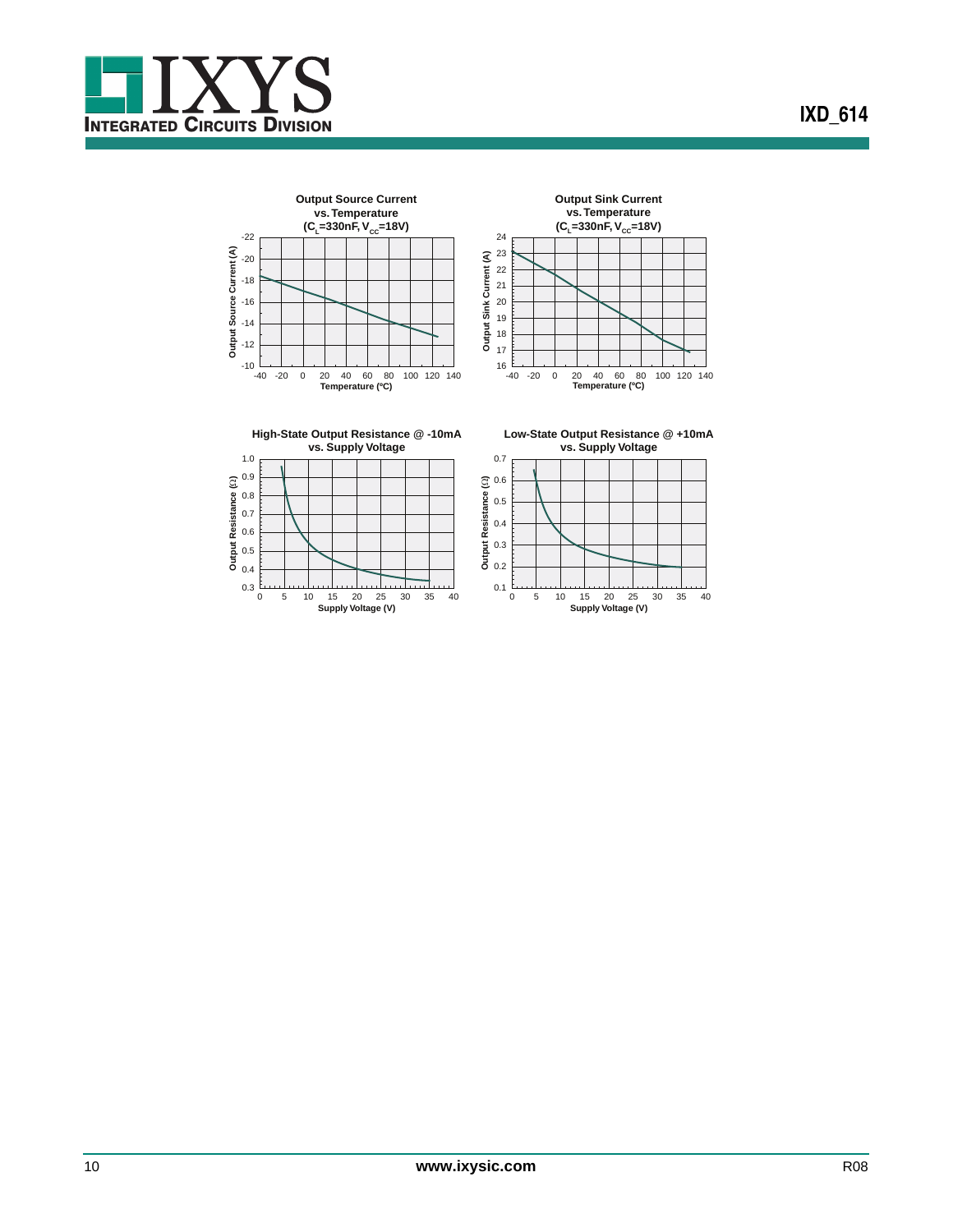## <span id="page-10-0"></span>**5 Manufacturing Information**

#### <span id="page-10-1"></span>**5.1 Moisture Sensitivity**



All plastic encapsulated semiconductor packages are susceptible to moisture ingression. IXYS Integrated Circuits Division classifies its plastic encapsulated devices for moisture sensitivity according to the latest version of the joint industry standard, **IPC/JEDEC J-STD-020**, in force at the time of product evaluation. We test all of our products to the maximum conditions set forth in the standard, and quarantee proper operation of our devices when handled according to the limitations and information in that standard as well as to any

limitations set forth in the information or standards referenced below.

Failure to adhere to the warnings or limitations as established by the listed specifications could result in reduced product performance, reduction of operable life, and/or reduction of overall reliability.

This product carries a **Moisture Sensitivity Level (MSL)** classification as shown below, and should be handled according to the requirements of the latest version of the joint industry standard **IPC/JEDEC J-STD-033**.

| <b>Device</b>                     | Moisture Sensitivity Level (MSL) Classification |
|-----------------------------------|-------------------------------------------------|
| IXD 614SI / IXD 614PI / IXD 614CI | MSL                                             |
| <b>IXD 614YI</b>                  | MSL <sub>3</sub>                                |

#### <span id="page-10-2"></span>**5.2 ESD Sensitivity**



This product is **ESD Sensitive**, and should be handled according to the industry standard **JESD-625**.

#### <span id="page-10-3"></span>**5.3 Soldering Profile**

Provided in the table below is the Classification Temperature  $(T<sub>C</sub>)$  of this product and the maximum dwell time the body temperature of this device may be  $(T_C - 5)^{\circ}C$  or greater. The classification temperature sets the Maximum Body Temperature allowed for this device during lead-free reflow processes. For through-hole devices, and any other processes, the guidelines of J-STD-020 must be observed.

| <b>Device</b> | <b>Classification Temperature (Tc)</b> | Dwell Time $(t_n)$ | <b>Max Reflow Cycles</b> |
|---------------|----------------------------------------|--------------------|--------------------------|
| IXD 614CI     | 245°C                                  | 30 seconds         |                          |
| IXD 614YI     | 245°C                                  | 30 seconds         |                          |
| IXD 614PI     | $250^{\circ}$ C                        | 30 seconds         |                          |
| IXD 614SI     | 260°C                                  | 30 seconds         |                          |

#### <span id="page-10-4"></span>**5.4 Board Wash**

IXYS Integrated Circuits Division recommends the use of no-clean flux formulations. Board washing to reduce or remove flux residue following the solder reflow process is acceptable provided proper precautions are taken to prevent damage to the device. These precautions include but are not limited to: using a low pressure wash and providing a follow up bake cycle sufficient to remove any moisture trapped within the device due to the washing process. Due to the variability of the wash parameters used to clean the board, determination of the bake temperature and duration necessary to remove the moisture trapped within the package is the responsibility of the user (assembler). Cleaning or drying methods that employ ultrasonic energy may damage the device and should not be used. Additionally, the device must not be exposed to flux or solvents that are Chlorine- or Fluorine-based.

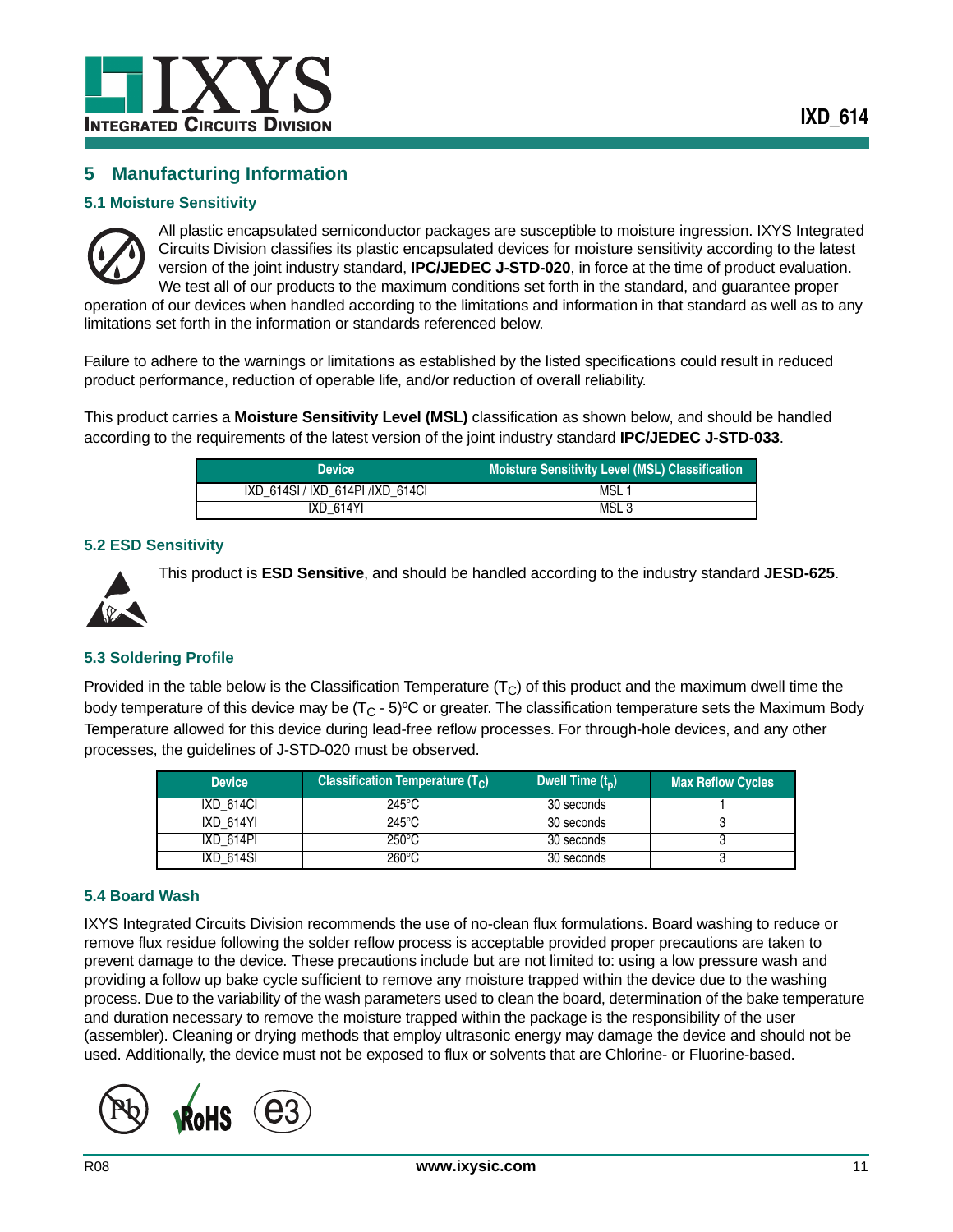

#### <span id="page-11-0"></span>**5.5 Mechanical Dimensions**

<span id="page-11-1"></span>5.5.1 SI (8-Pin Power SOIC with Exposed Metal Back)



#### <span id="page-11-2"></span>5.5.2 SI Package Tape & Reel Information

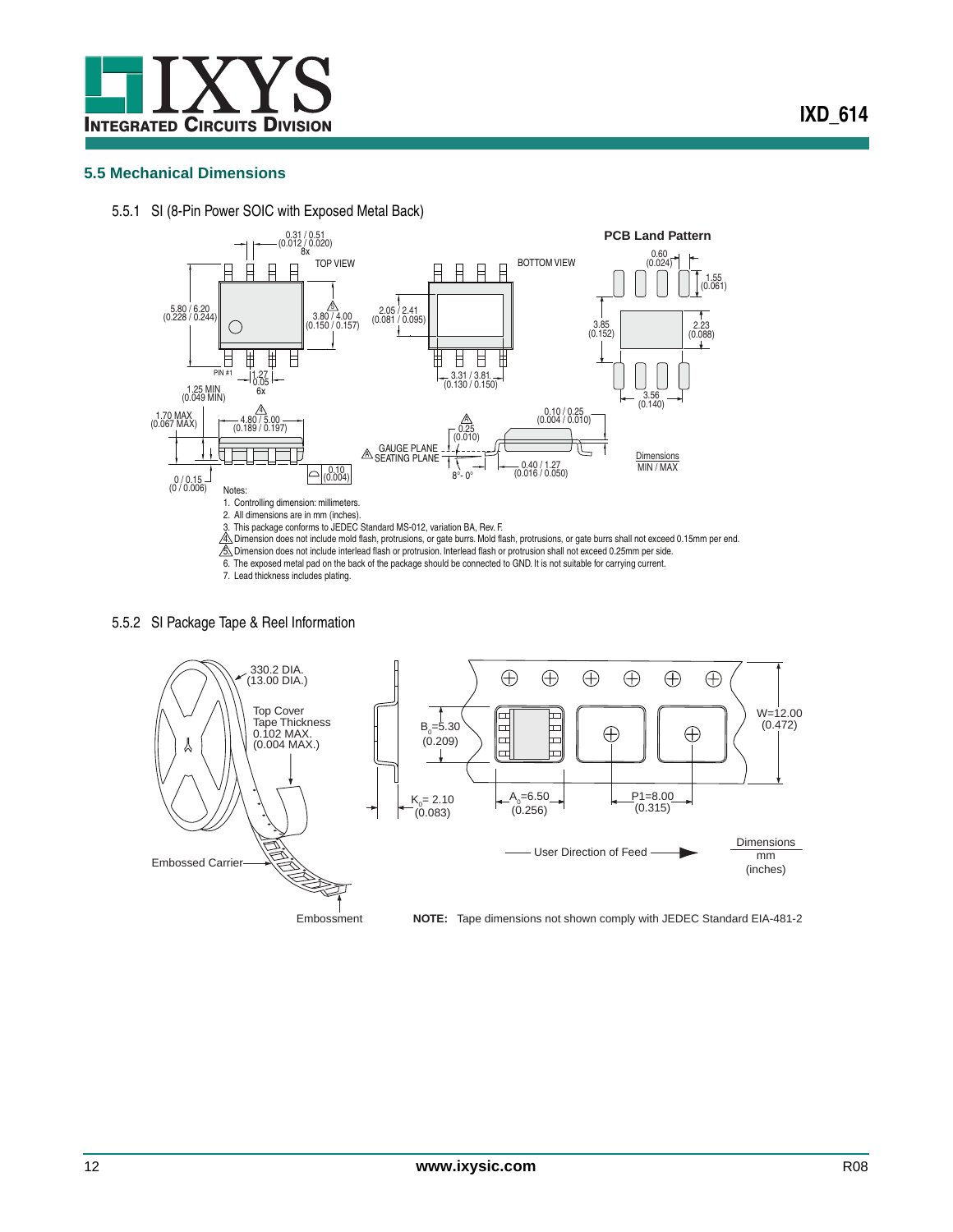

#### <span id="page-12-0"></span>5.5.3 YI (5-Pin TO-263)

<span id="page-12-1"></span>